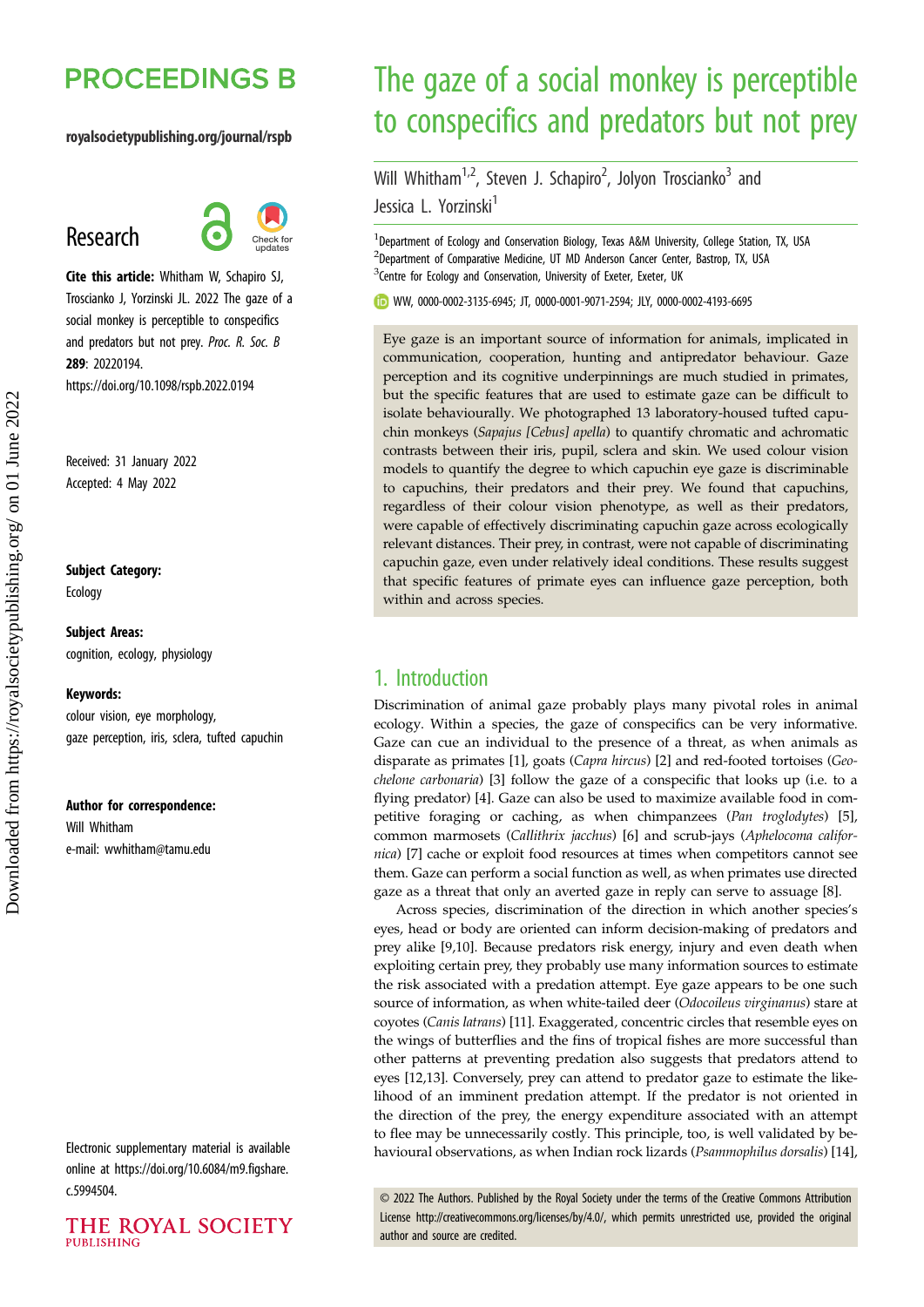magpies (Pica pica) [\[15](#page-7-0)] and European starlings (Sturnus vulgaris) [\[16\]](#page-7-0) monitor the gaze direction of human threats prior to making the decision to flee. Taken together, a species that is both predator to and prey of other species would optimally exhibit a gaze that is simultaneously discriminable to its predators (to dissuade possible predation events) and inconspicuous to its prey (to camouflage intent when hunting).

Primates are a good model for the study of the eyes' contribution to animal gaze perception: primate faces exhibit a remarkable diversity of colours (and eye colours are particularly variable), they are phenotypically diverse in how they perceive colour, and their ecology suggests potentially important roles of gaze signalling, both within and across species [\[17](#page-7-0)–[20](#page-7-0)]. In primates for which gaze serves an agonistic function, directed/averted gaze can be used as an additional set of cues for prediction of whether appetitive or reproductive resources can be safely exploited, or whether a subordinate animal's insurrection against a dominant animal would be supported. Whether primates use the direction of gaze in service of more cognitively complex social behaviours is less clear. Yamagiwa [\[21](#page-7-0)] analysed staring behaviours of a bachelor group of mountain gorillas (Gorilla beringei beringei), and reported that these episodes functioned to initiate play, sexual activity and postconflict reconciliation. Like other mammals, primates demonstrate stimulus enhancement effects, such that a conspecific's directed behaviours toward a stimulus causes observers to be more likely to interact with that stimulus than non-observers [\[22,23](#page-7-0)]. Primates cooperate to solve shared problems, including playing an active role in recruiting prospective cooperative partners, and both cooperate and recruit more effectively when they can see the conspecific with which they are cooperating [[24](#page-7-0),[25](#page-7-0)].

The extent to which primates use gaze can be difficult to assess behaviourally. Many species of prosimians, monkeys and apes can follow eye gaze (for a review see [[26\]](#page-7-0)). Unfortunately, these designs often use human experimenter eye gaze as the gaze to-be-followed. Since animals are exceptionally skilled at learning the subtle cues of human experimenters to predict reinforcement (e.g. Clever Hans effects), gaze following may be interpreted at least equally effectively as a test of the animal's general ability to act on cues (including but not limited to eye gaze) from their experimenters [[27](#page-7-0)]. Designs in which the cues to be followed are not those of a human experimenter may provide better evidence of nonhuman primate attention to gaze. Tomasello et al. [[1](#page-6-0)] demonstrated that each of five primate species from disparate genera would orient to a remote experimenter after being cued to do so by a confederate conspecific. This demonstration, in which each species followed conspecific gaze at high rates in a relatively natural setting (the animals moved and behaved freely as part of large social groups), suggests that gaze following may indeed be a behaviour well-distributed across primates. Computerized experiments that used digital photos or videos of conspecifics to cue gaze following behaviours suggest the same [\[28,29](#page-7-0)].

To clarify the specific cues involved with any gaze perception, Tomasello et al. [\[30](#page-7-0)] independently varied experimenter eye direction and head direction and found that head direction was much more predictive of chimpanzee looking behaviour than was eye direction, whereas the opposite was true of human infants. In a design that used digital images of rhesus macaques with averted eyes or heads as predictive cues for eye saccades to a target stimulus, Deaner & Platt [\[28](#page-7-0)] reported that averted eyes were as effective a cue as an averted head for this species (although targets to the cued side were detected only approximately 5 ms faster than targets to the uncued side). Recently, Kano et al. [[31\]](#page-7-0) demonstrated that captive chimpanzees (Pan troglodytes) can discriminate between directed and averted eyes [\[31\]](#page-7-0). In sum, nonhuman primates use the information of conspecific gaze, but the cues that they use to make these judgements are little understood and not easily investigated in laboratory settings.

In order to estimate gaze direction a receiver must be able to compare the locations of the pupil and sclera. This task, therefore, depends on an interaction between receiver vision and the colours, sizes and shapes of the regions of the eye [[32](#page-7-0)–[34](#page-7-0)]. Human eyes, with white sclera, iris and pupil that contrast with the sclera, and eyes that appear wider than they are tall, are uniquely well-suited to reveal gaze direction to conspecifics [[20,35](#page-7-0)]. Accordingly, detection and utilization of human conspecific gaze is of critical importance for shared attention [[36\]](#page-7-0). By contrast, the gaze direction of other primate species may be obscured to various degrees by the shape of the eye, by the low degree of contrast between the species' sclera and iris colour, and by the species' sensitivity to colours (e.g. dichromatic versus trichromatic) [[20\]](#page-7-0).

Determining whether gaze cues are visible to a given receiver, therefore, requires visual modelling that takes into account both contrast/coloration and spatial vision (the distance of the receiver and size of the visual cue). Recent advances in spatiochromatic visual modelling techniques allow us to perform this for nonhuman receivers [\[37](#page-7-0)–[40\]](#page-7-0). An objective analysis of the degree to which different species have the capacity to discriminate and potentially use gaze information requires both an objective measurement of the colours involved in gaze assessment and an understanding of how the receiver species interprets colours. Previous work has not accounted for differences in vision across species nor used colour-calibrated photographs [\[41](#page-7-0)–[43\]](#page-7-0).

Our study quantifies the eye coloration of a New World monkey species, tufted capuchin monkeys (Cebus [Sapajus] apella; hereafter capuchins), as they would appear to conspecifics, their prey, and their predators at a range of simulated distances. Capuchins' ecological niche as a group-living primate that is both predator and prey makes them an ideal model species for our study. In the wild, these animals live in large social groups and evidence complex social behaviours, like cooperative hunting and tool use, for which gaze perception likely conveys important information [\[44](#page-7-0)]. Capuchins both flee from predators and cooperate with conspecifics to confront them, and conspecific eye gaze may serve as an important cue for estimating predator location in service of coordinating these behaviours [[45\]](#page-7-0). Socially dominant capuchins may prevent subordinate animals from exploiting food resources, and conspecific eye gaze may serve as a cue to whether food can be approached safely (as when common marmosets surreptitiously exploit food that a dominant animal cannot see) [\[6\]](#page-6-0). Finally, capuchins (like most New World monkeys) are unusual in that they can either be dichromatic or trichromatic (hereafter identified by the wavelengths at which their two or three colour receptors are most sensitive, e.g. 426–536, 426–536–561, etc.) [[46](#page-7-0)]. We thus hypothesize that, across vision phenotypes, capuchins will be able to discriminate conspecific gaze for use in these varied social contexts and others.

Capuchins also prey on other animals, including coatimundis (Nasua narica) and small birds [[44,47](#page-7-0)]. We hypothesize that the gaze of capuchins should appear camouflaged to their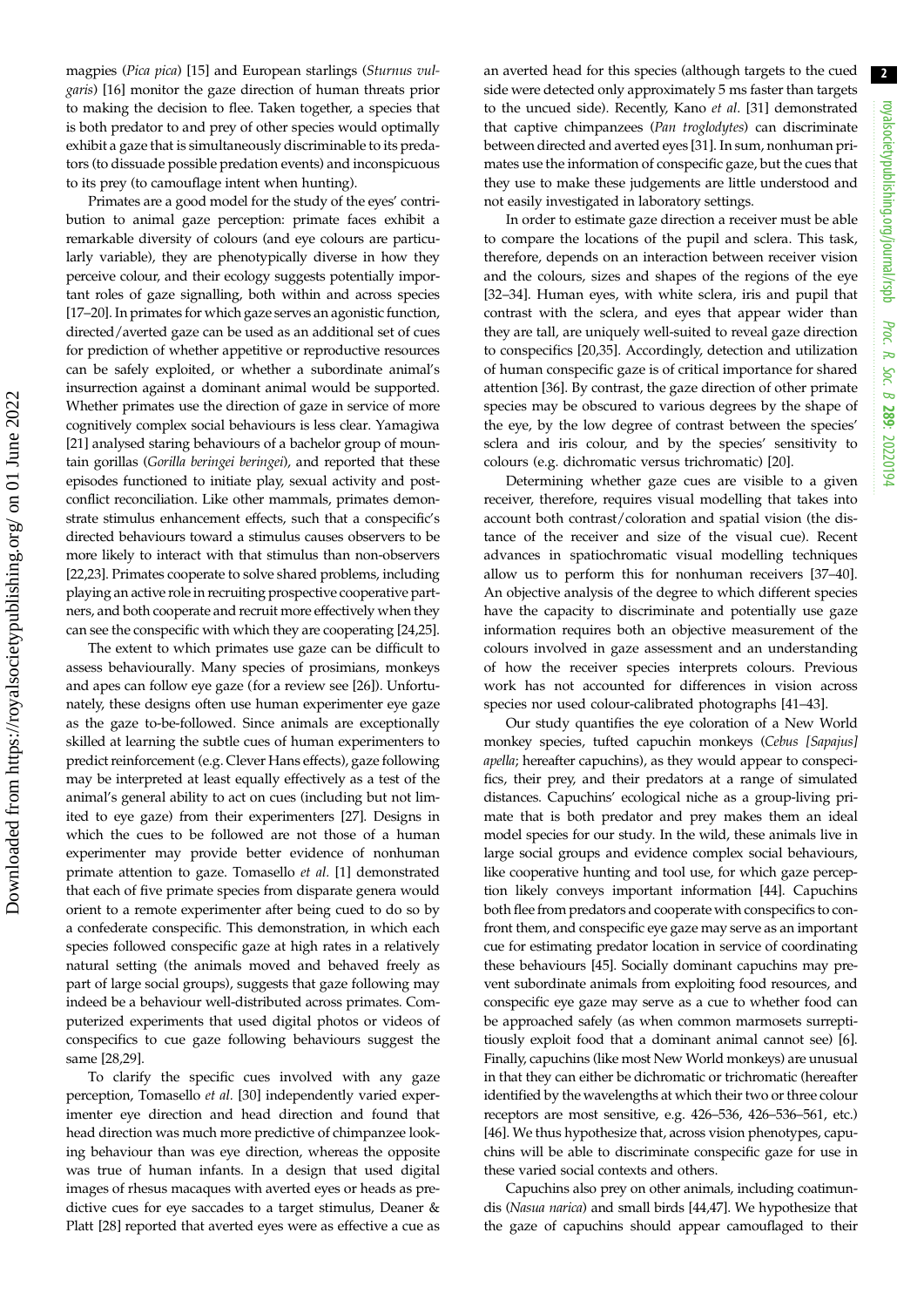<span id="page-2-0"></span>

Figure 1. Regression estimates for chromatic and achromatic ΔS as a function of simulated distance, colour vision phenotype and ROI contrast. Chromatic contrasts are in shades of blue and red, achromatic contrasts are in shades of brown, and visual systems are identified by different line styles (one line each for the three dichromat and three trichromat capuchin vision phenotypes). (Online version in colour.)

prey so that the prey cannot determine whether the capuchins have detected them. A camouflaged gaze can act as an important determinant of prey behaviour. For birds, lizards and small mammals, it is the direction in which a capuchin gazes that drives decisions to flee, rather than mere proximity to the prospective predator [\[14](#page-7-0)–[16](#page-7-0)]. For this reason, capuchins are probably more successful in hunting when their prey are unaware that they have been detected [[48\]](#page-7-0). Finally, capuchins are predated by harpy eagles (Harpia harpyja), with capuchins making up 18% of harpy eagle diets [[49](#page-7-0)–[51](#page-7-0)]. We hypothesize that the eyes of capuchins (alongside other cues like head or body orientation) should appear conspicuous to their predators so that their predators can determine that the capuchins have detected them. Capuchins are more likely to avoid being attacked by signalling to predators that the predators have been detected [\[48\]](#page-7-0).

To test our hypotheses, we measured 131 iris, 109 pupil, 79 sclera and 131 skin regions of interest (ROI) from 131 photographs of 13 tufted capuchin monkeys (1–29 photographs per animal), then estimated how discriminable these regions would be to each of nine visual systems (three capuchin dichromat, three capuchin trichromat, coatimundi, small bird and eagle) at each of nine simulated distances ranging from 0.25 to 64 m. In doing so, we provide an analytical demonstration of eye colour's contribution to a species' ecology.

# 2. Results

Animals can make discriminations on the basis of chromatic information, achromatic information or both. We used ΔS values to quantify how discriminable one ROI is from another for any given vision phenotype and distance. A ΔS value greater than some criterion (here,  $3 \Delta S$ ) predicts that two ROIs are likely to be discriminable, whereas a ΔS value less than the criterion suggests that the two ROIs are not likely to be discriminable. We computed chromatic and achromatic ΔS estimates for up to six contrasts among the ROIs (i.e. iris–pupil, iris–sclera, etc.), at nine simulated distances, for nine visual systems, for each of 131 photographs of capuchins, and estimated uncertainty around these estimates using one Bayesian regression for chromatic data and another for achromatic data.

Chromatic and achromatic ΔS discriminability values without acuity correction suggest that the chromatic and achromatic contrasts of capuchin gaze are often discriminable (electronic supplementary material, text and figures S2–S4; dis $tance = 0$  on figure 1). The more relevant measure is how discriminable gaze is at distances that are relevant to capuchin ecology. Both chromatic and achromatic ΔS values decreased as simulated distance increased, and this effect was strongest for contrasts involving the pupil (the first ROI contrasts to become indiscriminable).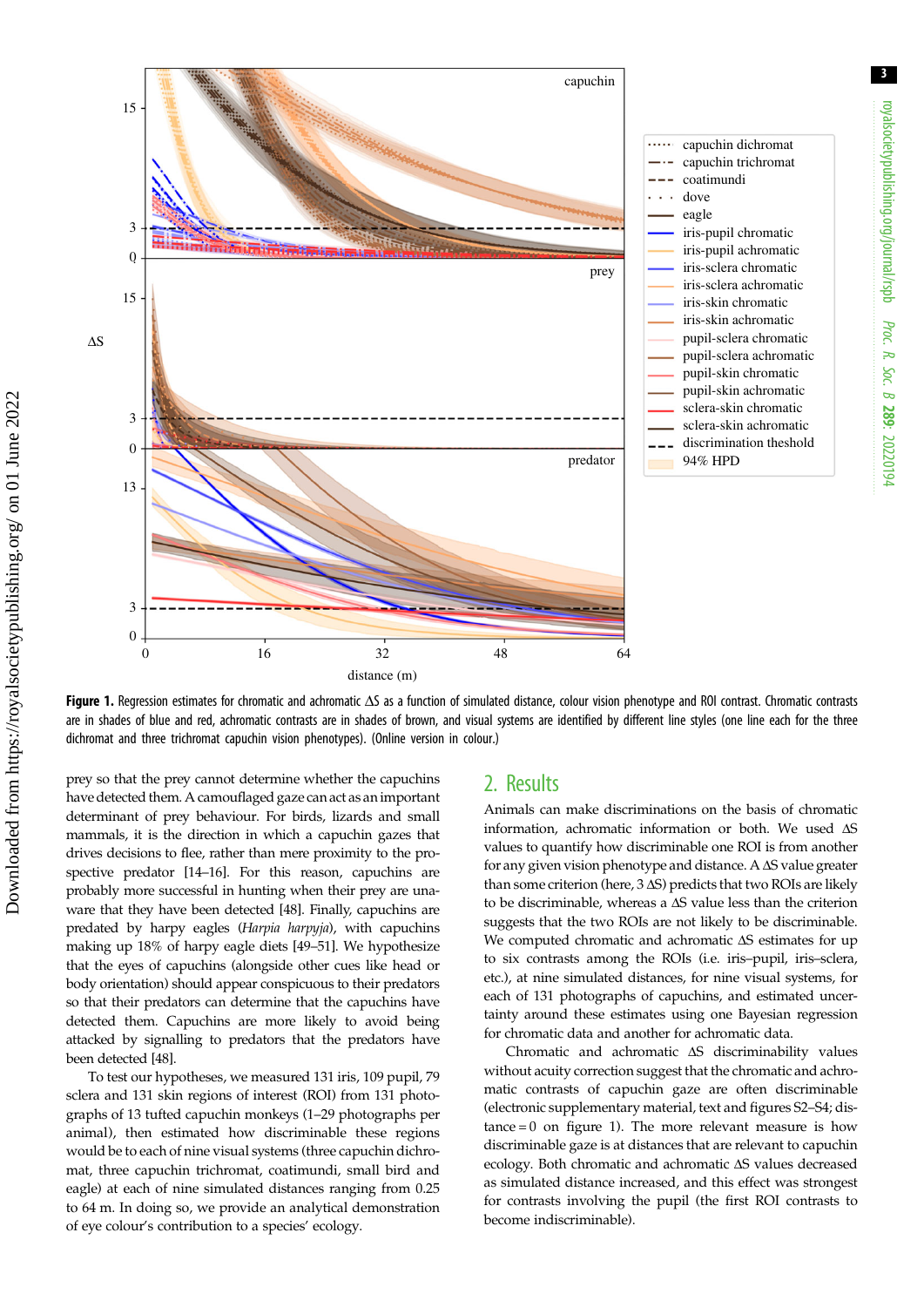

Figure 2. Estimates of the distance at which an ROI contrast would no longer be discriminable for each phenotype on chromatic and achromatic bases. Shading denotes the bounds of the 94% HPD around each estimate. (Online version in colour.)

Both chromatic and achromatic estimates suggest that capuchins, regardless of their vision phenotype, can discriminate gaze at many simulated distances (top panel of [figure 1\)](#page-2-0). A Bayesian 94% highest posterior density interval (HPD) around ΔS that contained 94% of the most probable values for ΔS did not include the discrimination threshold at short simulated distances for any achromatic ROI contrast of every capuchin vision phenotype, suggesting (at  $\alpha$  = 0.06) that monkeys can discriminate these ROI contrasts. Chromatic HPD exceeded the discrimination threshold at short simulated distances for all capuchin vision phenotypes when the pupil was involved in a discrimination, and for trichromatic phenotypes on the additional ROI contrast between iris and sclera. Similarly, eagles can probably discriminate capuchin gaze at many simulated distances (bottom panel of [figure 1](#page-2-0)): chromatic and achromatic HPD that do not include the discrimination threshold until extreme distances suggest a high degree of ability to discriminate capuchin gaze. This is especially true for ROI contrasts among iris, sclera and skin. By contrast to the capuchins and eagles, it is unlikely that prey (small birds and coatimundi) are able to reliably discriminate capuchin gaze, with chromatic and achromatic HPD that uniformly include the discrimination threshold beyond the shortest simulated distances (middle panel of [figure 1\)](#page-2-0).

Estimates of the distance at which ΔS values fall below the discrimination threshold are presented in figure 2. Gaze discrimination by capuchins and eagles may be possible at up to several dozen meters, primarily on an achromatic basis (figure 2). For all comparisons, achromatic ΔS values were greater than chromatic ΔS values, due to the relative lack of chromatic signal in the blacks, whites and browns of capuchin coloration.

# 3. Discussion

We found support for our hypotheses that the gaze of a social primate species is discriminable to conspecifics and their predators but not their prey. Based on chromatic and achromatic contrasts between the iris, pupil, sclera and skin, it is likely that capuchins can reliably discriminate the eye gaze of other capuchins regardless of their specific colour vision phenotype. This is probably the case at both short and long distances. Similarly, a major predator of capuchins (harpy eagles) can also probably discriminate the eye gaze of capuchins even at long distances. By contrast, prey species (coatimundi and small birds) are unlikely to be able to discriminate capuchin eye gaze at even very short distances. The pattern of capuchin gaze discriminability that our analyses suggest is uniquely beneficial to the capuchins: the capuchins have access to the gaze information of their conspecifics, they can signal to their raptor predators that the predators have been detected, and they do not readily reveal their gaze to prey. These results are, to our knowledge, the first application of validated techniques to examine primate eye colour.

Capuchins can discriminate eye gaze similarly regardless of their specific vision phenotype. This is because chromatic information of the capuchin gaze was much less variable than the achromatic information, and trichromatic and dichromatic monkeys discriminate achromatic information of the capuchin eyes nearly identically. Trichromatic animals' advantages in gaze discrimination were subtle, and largely limited to chromatic contrasts involving the iris. Therefore, the colour vision phenotypes of capuchins likely evolved for other contexts, such as foraging [\[52](#page-7-0)].

Gaze perception is also likely important during interspecific interactions. Even though vertebrate prey are not the primary food source for capuchins (less than 10%) [[53\]](#page-7-0), capuchins probably have higher success when hunting if prey cannot detect their eye gaze [[48\]](#page-7-0). Similarly, capuchins can potentially dissuade predatory attacks by signalling to their predators that the predators have been detected [[48\]](#page-7-0). We would predict that capuchins with eyes directed toward a predator are less likely to experience a predation attempt than are capuchins without their eyes directed to the predator. Because prey could not discriminate capuchin gaze, we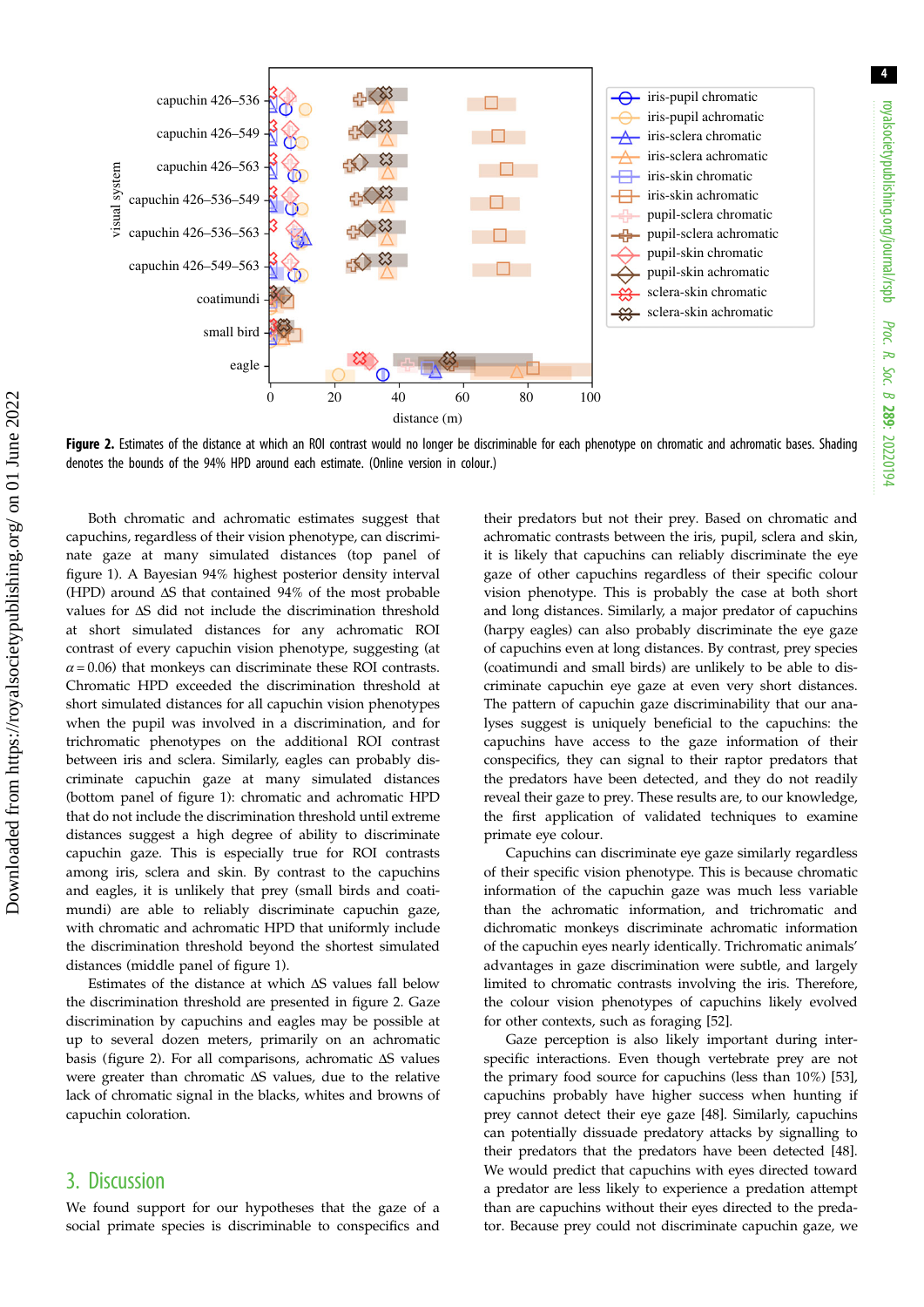would predict that they, like other prey species, use more discriminable cues (e.g. head direction, as in some birds [\[16](#page-7-0)]), other senses (e.g. olfaction [\[54](#page-8-0)]) or both when evaluating whether to flee from predators.

Colour vision modelling is best applied to comparisons among similarly sized regions, in daylight and against a neutral background colour [\[55](#page-8-0)]. These ideal conditions are unlikely in many actual signalling contexts (i.e. rainforest animals looking at shaded capuchin monkeys against a potentially variegated background). Our analyses thus estimate species' ability to discriminate capuchin gaze under relatively ideal conditions; in the wild, their discriminations of capuchin gaze may be more limited than our analyses suggest. Even in this case of ideal viewing circumstances, the modelling suggested that prey species could not effectively discriminate capuchin gaze. Other contexts in which gaze discrimination may be important adhere closely to these ideal conditions. Because capuchin nut cracking appears to involve relatively bright, diffuse lighting, it is possible that the monkeys' ability to discriminate conspecific gaze is best (i.e. most like our models) at this time, in which the ability to socially learn from conspecifics is at a premium [\[56](#page-8-0)]. Similarly, the same conditions that are likely to facilitate an eagle identifying a capuchin—the capuchin emerging from forest cover in daylight—would also facilitate the eagle's discrimination of whether or not it has been detected by the capuchin.

Assumptions made within our models may limit the conclusions of our results. In the colour vision models, achromatic RNL models are not yet well supported by accompanying behavioural data on animal achromatic discrimination thresholds [\[40](#page-7-0)]. It is possible that with either additional behavioural support or new methods for discerning luminance discrimination, our methods will be found to over- or under-estimate our species's capacity to discriminate eyes achromatically. Despite these limitations, our methods are the standard of colour ecology research. They are singular in their attention to control over potential biases in digital images, how colour would be perceived by diverse species under study, and the ecological context in which the visual information would be viewed. This analytical approach makes at least two contributions. First, our quantification of the colours of capuchin gaze is an initial datapoint in describing the variability of primate eye colours that can function in both intraspecific and interspecific contexts [\[20](#page-7-0)]. For primates living in large social groups, gaze may be more discriminable and more likely to serve a communicative function during intraspecific interactions compared to primate species living in smaller groups. For other primates, gaze may be camouflaged, potentially to conceal information. Second, our estimation of the discriminability of these colours as they would appear to different receivers is new to animal gaze perception research, and readily applicable to any species for which the relevant parameters can be estimated.

We estimated the discriminability of one species's gaze as it could apply to within- and between-species functions, but there are many other comparisons to be made. The relationships among predator and prey discrimination of gaze cues that our analyses reveal might be qualified or extended by future research with other genera. Complementary, behavioural experiments that quantify the degree to which different species use gaze information promise to better our understanding of gaze perception. Taken together, these future directions afford scientific breadth and depth to the study of animal eye colour and its underexplored contributions to the perceptual world of nonhuman animals.

# 4. Material and methods

## (a) Acquiring photos

The capuchins photographed for this study were socially housed in group sizes ranging from 4–8 conspecifics. The animals were not restricted calorically and ate a complete diet of fruit, vegetables and commercial primate chow. One researcher (W.W.) took photographs of the animals as they rested, foraged or exhibited other species-typical behaviours in large outdoor play yards. The monkeys were habituated to humans (including the researcher) and cameras, and they did not exhibit any unusual distress during photography.

We took precautions to minimize sources of image colour variability. We took the photographs as uncompressed RAW files (\*.ARW) using a Sony  $\alpha$ 7ii [ILCE-m2] mirrorless digital camera with a Sony 30–70 mm lens. We used the same camera settings in all photographs: an aperture size of F/5.6, a focal length of 70 mm and an ISO of 3200. We took all photographs on clear days between 12.45 and 15.45 in the summer of 2020 at a distance of 1–3 m from the monkeys. Because camera shutter speed does not affect colour in photographs, we adjusted shutter speeds as needed to ensure proper exposure.

We calibrated the colour information in each image using a 20% reflectance grey standard (Spectralon; Labsphere, Inc.). Because inclusion of the grey standard in each photograph was not feasible when photographing unrestrained monkeys, we took a photograph of the grey standard in the same light conditions, and using the same camera settings, within minutes of each photograph of a monkey (i.e. the sequential method) [[57,58\]](#page-8-0).

## (b) Conversion to target species vision

#### (i) Initial processing

We calibrated and processed the photographs using the mica-Toolbox plugin ([www.empiricalimaging.com](http://www.empiricalimaging.com)) [\[39](#page-7-0)] for ImageJ (NIH, Bethesda, ML). [Table 1](#page-5-0) lists all species-specific calibration parameters. We used micaToolbox to import RAW, linear photographs, then normalize them via comparison with RAW photographs of the grey reflectance standard so that differences in light levels across photographs were controlled. Photographs were then converted into multispectral images to allow spectral sensitivity functions to be customized for each receptor type of the camera and each species of our study.

#### (ii) Converting to cone catch using spectral sensitivities

We transformed the multispectral images from a state in which pixel values represented the spectral sensitivities of the camera to a state in which the pixel values represented the quantal catch of target species' cone receptors (i.e. a cone catch image). To make this transformation, we used both the spectral sensitivities of the camera and the spectral sensitivities of all target species. Spectral sensitivity information for the camera sensor was already included in the standard distribution of micaToolbox [\[39\]](#page-7-0). For animal spectral sensitivities, we used the opsin templates of Govardovskii et al. [\[59\]](#page-8-0) to estimate the spectral sensitivities of each receptor type and each vision phenotype using only an estimate of the wavelength of light at which a receptor is most sensitive (for details on our estimation of spectral sensitivities, see electronic supplementary material, information SI). To transform images from camera colour space to animal colour space, cone mapping models were created using micaToolbox's 'generate cone mapping model from spectral sensitivities' function and implemented using its 'convert to cone catch' function.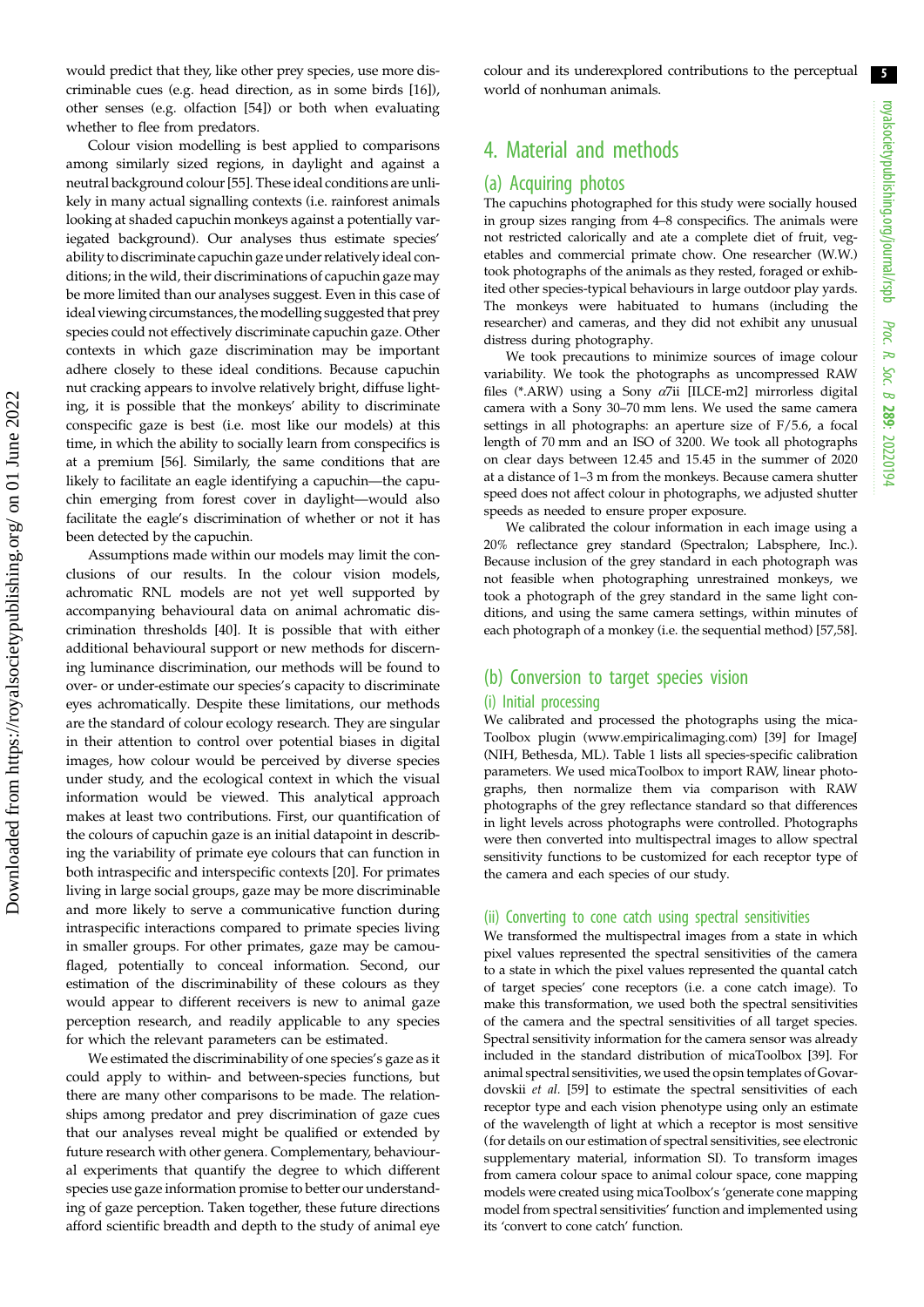<span id="page-5-0"></span>

Figure 3. (a) Example regions of interest (ROIs). The red ROIs delineate the capuchin's pupils, the yellow ROIs delineate the irises, the blue ROIs delineate the sclera, the green ROI delineates the skin. Reflections in the ocular media were excluded from the ROIs.  $(b-j)$ : A visualization of the colour and acuity corrections performed on photographs of capuchin faces at a simulated distance of 4 m. (b) capuchin 426–536, (c) capuchin 426–549, (d) capuchin 426–563, (e) capuchin 426–536–549,  $(f)$  capuchin 426-536-563, (g) capuchin 426–549–563, (h) coatimundi, (i) small bird and (j) eagle colour vision phenotypes. (Online version in colour.)

### Table 1. Species-specific image calibration and modelling parameters.

| species                | wavelength of peak sensitivity<br>for cone type |           |           |                  | receptor noise             |           |          |
|------------------------|-------------------------------------------------|-----------|-----------|------------------|----------------------------|-----------|----------|
|                        | <b>SW</b>                                       | <b>MW</b> | <b>LW</b> | acuity (cyc/deg) | <b>SW</b>                  | <b>MW</b> | LW       |
| tufted capuchin monkey | 426                                             |           | 536       | 46.8             | 0.08                       |           | 0.02     |
|                        | 426                                             |           | 549       | 46.8             | 0.08                       |           | 0.02     |
|                        | 426                                             |           | 563       | 46.8             | 0.08                       |           | 0.02     |
|                        | 426                                             | 536       | 549       | 46.8             | 0.08                       | 0.02      | 0.02     |
|                        | 426                                             | 536       | 563       | 46.8             | 0.08                       | 0.02      | 0.02     |
|                        | 426                                             | 549       | 563       | 46.8             | 0.08                       | 0.02      | 0.02     |
| harpy eagle            | 477                                             | 537       | 605       | 140              | $\sim$ 0.054 $\mathrm{^4}$ | 0.05      | $-0.051$ |
| small bird             | 453                                             | 539       | 607       | 7.6              | ${\sim}0.059^{\circ}$      | $-0.05$   | 0.05     |
| coatimundi             | 433                                             |           | 554       |                  | 0.22                       |           | 0.05     |

a 0.0538027587 b 0.0511766316

Downloaded from https://royalsocietypublishing.org/ on 01 June 2022

Downloaded from https://royalsocietypublishing.org/ on 01 June 2022

c 0.0592927061

# (c) Simulated distances

In order to simulate colour information as it would appear to the target species at different distances, images were degraded in accordance with the visual acuity of the target species using micaToolbox's version of AcuityView [\[37,39\]](#page-7-0). We used 15.1 mm as an estimate of the width of the capuchin eye for the scale bar for acuity corrections [[17](#page-7-0)]. For details on our acuity correction, see electronic supplementary material, information SI. A visual representation of the combined effects of

cone catch conversion and acuity corrections for each of the nine vision phenotypes is presented in figure 3.

# (d) Measurement and analysis of gaze

# (i) Selection of regions of interest

A receiver's accurate discrimination of eye gaze direction likely depends on visual information from the signaller's iris, pupil, sclera and skin [\[20,32](#page-7-0)]. We created regions of interest (ROIs) by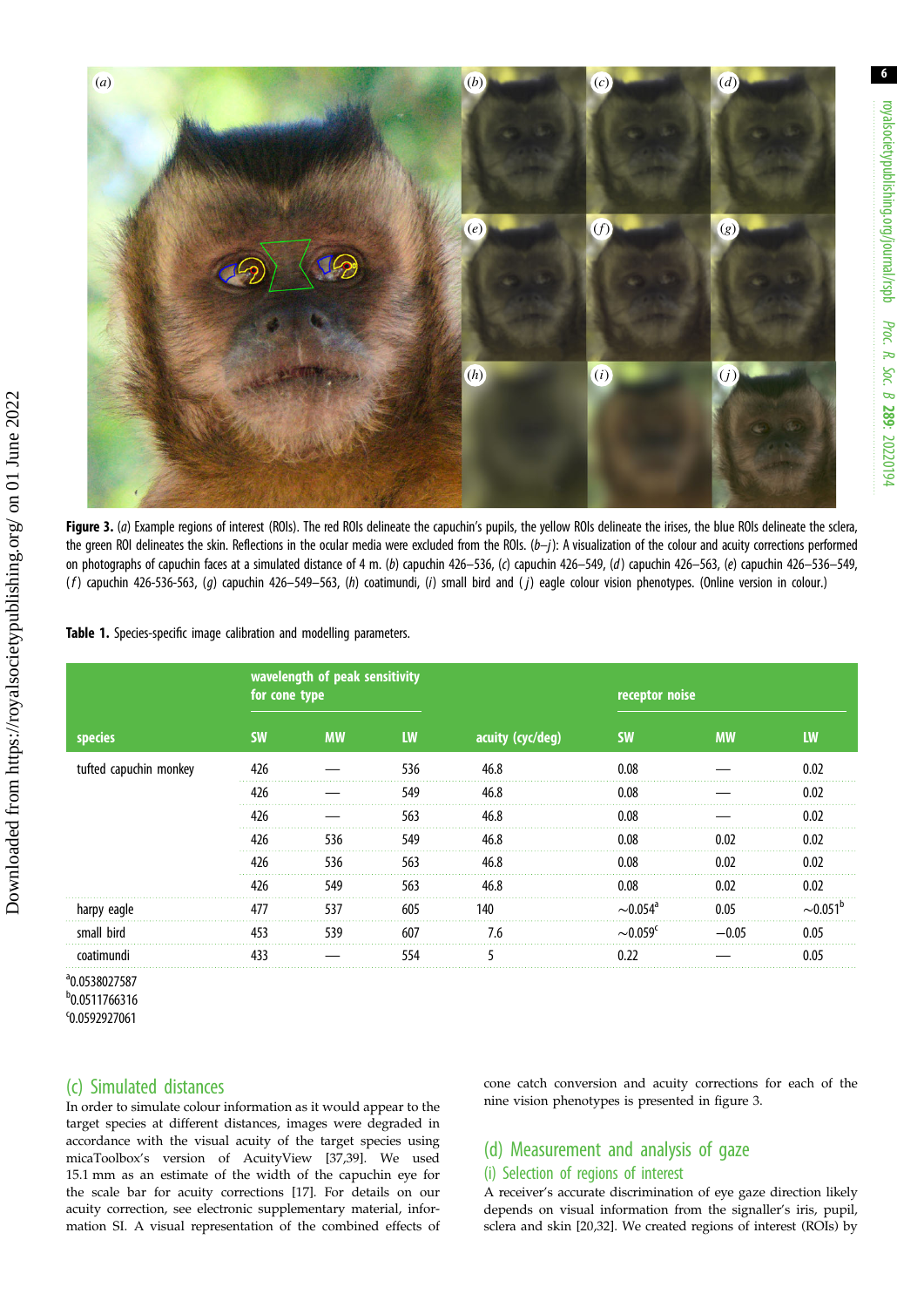<span id="page-6-0"></span>outlining these areas using ImageJ's selection tools. Not all ROIs were present in each photograph; in some photographs the sclera was not visible or the pupil was completely obscured by reflections in the ocular media. Primate ocular media can be very reflective, and we excluded highlights and reflections from ROIs. The skin ROI for each photo was created by using a polygon in the shape of an hourglass between the eyes of the monkeys [\(figure 3](#page-5-0)).

## (ii) Receptor noise limited modelling

To determine whether each ROI is discriminable from another ROI for each vision phenotype, we used the receptor noise limited (RNL) model [\[55\]](#page-8-0). The RNL model assumes that for a light-adapted eye, the probability of successful cone receptorbased discriminations between similarly sized colours against a white background are a function of the visual information available, the noise in individual colour receptors, and the relative numbers of different types of colour receptors. RNL does not account for discriminations based on lines, textures, movement or contours. We used the micaToolbox macro 'cone catch to RNL chromaticity' to transform cone catch images to RNL colour space and measure ROIs [\[39](#page-7-0)]. This RNL model (hereafter: chromatic RNL) estimates performance in colour-based discriminations. For our analysis, quantification of any achromatic signalling is also important because much of the informational content of the ROI is not colour, with capuchin pupils, sclera and skin having relatively little chromatic information. For this reason, we estimated performance in luminance-based discriminations by additionally using an achromatic RNL model [\[60\]](#page-8-0). Species-specific modelling parameters for chromatic and achromatic RNL modelling are included in [table 1.](#page-5-0) For details about and parameters for achromatic RNL modelling, see electronic supplementary material, information SI text.

The output of RNL modelling is a  $\Delta S$  value that estimates how discriminable one ROI is from another (similar to justnoticeable-difference values) [\[61\]](#page-8-0). Because the just-noticeabledifference values of psychophysics research typically have extensive behavioural validations, whereas ΔS does not, we use the latter term exclusively. A  $\Delta S$  value greater than some criterion (often 1 ΔS) predicts that two ROIs are likely to be discriminable, whereas a ΔS value less than the criterion suggests that the two ROIs are not likely to be discriminable. Valid estimates for ΔS can be any value greater than 0, but the predictive validity of ΔS as a measure of perceptual discriminability is largely limited to the comparison of the estimate with some criterion value. For example, from both suprathreshold ΔS values of 11 and 17, one would conclude that a comparison is discriminable since both values are greater than any typical discrimination threshold. We chose to use a conservative criterion of 3 ΔS as our discrimination threshold for all ROI contrasts.

## (iii) Statistics

RNL modelling returned chromatic and achromatic ΔS estimates for up to six contrasts among the ROIs, at nine simulated distances, for nine colour vision phenotypes, for each of 131 photographs of capuchins. These estimates are based on mathematical modelling of the physiology and psychology of the target species and are appropriate for inference [\[61\]](#page-8-0). However, to extend these inferences beyond the simulated distances of all applied acuity corrections, and to quantify uncertainty around each ΔS in a way appropriate for comparison with our discriminability threshold, two Bayesian regressions were fitted: one for chromatic data and one for achromatic data. More specifically, we modelled each ΔS dataset as a logistic function of simulated distance. For more information on regression priors and procedures, and model diagnostics, see electronic supplementary material, information SI text.

Ethics. The capuchins photographed for this study were laboratoryhoused in Panthersville, GA, USA at an AAALAC-accredited facility for cognitive-behavioural research (Georgia State University; IACUC no. A20018).

Data accessibility. All data are available in an OSF repository at [https://](https://osf.io/6ad2n/) [osf.io/6ad2n/.](https://osf.io/6ad2n/)

The data are provided in electronic supplementary material [\[62](#page-8-0)]. Authors' contributions. W.W.: conceptualization, data curation, formal analysis, investigation, methodology, software, visualization, writing—original draft, writing—review and editing; S.J.S.: funding acquisition, supervision, writing—review and editing; J.T.: funding acquisition, methodology, software, supervision, writing—review and editing; J.L.Y.: conceptualization, funding acquisition, methodology, project administration, resources, supervision, writing review and editing.

All authors gave final approval for publication and agreed to be held accountable for the work performed therein.

Conflict of interest declaration. The authors have no competing interests.

Funding. The research was supported by National Science Foundation (BCS no. 1926327), the College of Agriculture and Life Sciences at Texas A&M University and Texas A&M AgriLife Research funding to J.L.Y.; S.J.S. and W.W. were supported by the National Science Foundation funding (BCS no. 1926327).

Acknowledgements. We thank Ron Douglas for generously providing primate lens transmittance estimates, and Brielle James, Sarah Brosnan, Maisy Bowden and Michael Beran for assistance with photography.

# **References**

- 1. Tomasello M, Call J, Hare B. 1998 Five primate species follow the visual gaze of conspecifics. Anim. Behav. 55, 1063–1069. [\(doi:10.1006/anbe.](http://dx.doi.org/10.1006/anbe.1997.0636) [1997.0636\)](http://dx.doi.org/10.1006/anbe.1997.0636)
- 2. Kaminski J, Riedel J, Call J, Tomasello M. 2005 Domestic goats, Capra hircus, follow gaze direction and use social cues in an object choice task. Anim. Behav. 69, 11–18. [\(doi:10.1016/j.anbehav.2004.05.008](https://doi.org/10.1016/j.anbehav.2004.05.008))
- 3. Wilkinson A, Mandl I, Bugnyar T, Huber L. 2010 Gaze following in the red-footed tortoise (Geochelone carbonaria). Anim. Cogn. 13, 765–769. [\(doi:10.1007/s10071-010-0320-2\)](http://dx.doi.org/10.1007/s10071-010-0320-2)
- 4. Davidson GL, Clayton NS, Thornton A. 2014 Salient eyes deter conspecific nest intruders in wild

jackdaws (Corvus monedula). Biol. Lett. 10, 20131077. ([doi:10.1098/rsbl.2013.1077\)](http://dx.doi.org/10.1098/rsbl.2013.1077)

- 5. Hare B, Call J, Agnetta B, Tomasello M. 2000 Chimpanzees know what conspecifics do and do not see. Anim. Behav. 59, 771–785. [\(doi:10.1006/anbe.](http://dx.doi.org/10.1006/anbe.1999.1377) [1999.1377\)](http://dx.doi.org/10.1006/anbe.1999.1377)
- 6. Burkart JM, Heschl A. 2007 Understanding visual access in common marmosets, Callithrix jacchus: perspective taking or behaviour reading? Anim. Behav. 73, 457–469. ([doi:10.1016/j.anbehav.2006.](http://dx.doi.org/10.1016/j.anbehav.2006.05.019) [05.019](http://dx.doi.org/10.1016/j.anbehav.2006.05.019))
- 7. Dally JM, Emery NJ, Clayton NS. 2005 Cache protection strategies by western scrub-jays, Aphelocoma californica: implications for social

cognition. Anim. Behav. 70, 1251–1263. [\(doi:10.](http://dx.doi.org/10.1016/j.anbehav.2005.02.009) [1016/j.anbehav.2005.02.009\)](http://dx.doi.org/10.1016/j.anbehav.2005.02.009)

- 8. Harrod EG, Coe CL, Niedenthal PM. 2020 Social structure predicts eye contact tolerance in nonhuman primates: evidence from a crowdsourcing approach. Sci. Rep. **10**, 1-9. [\(doi:10.1038/](http://dx.doi.org/10.1038/s41598-020-63884-x) [s41598-020-63884-x](http://dx.doi.org/10.1038/s41598-020-63884-x))
- 9. Creel S, Christianson D. 2008 Relationships between direct predation and risk effects. Trends Ecol. Evol. 23, 194–201. [\(doi:10.1016/j.tree.](http://dx.doi.org/10.1016/j.tree.2007.12.004) [2007.12.004](http://dx.doi.org/10.1016/j.tree.2007.12.004))
- 10. Mukherjee S, Heithaus MR. 2013 Dangerous prey and daring predators: a review. Biol. Rev. 88, 550–563. [\(doi:10.1111/brv.12014](http://dx.doi.org/10.1111/brv.12014))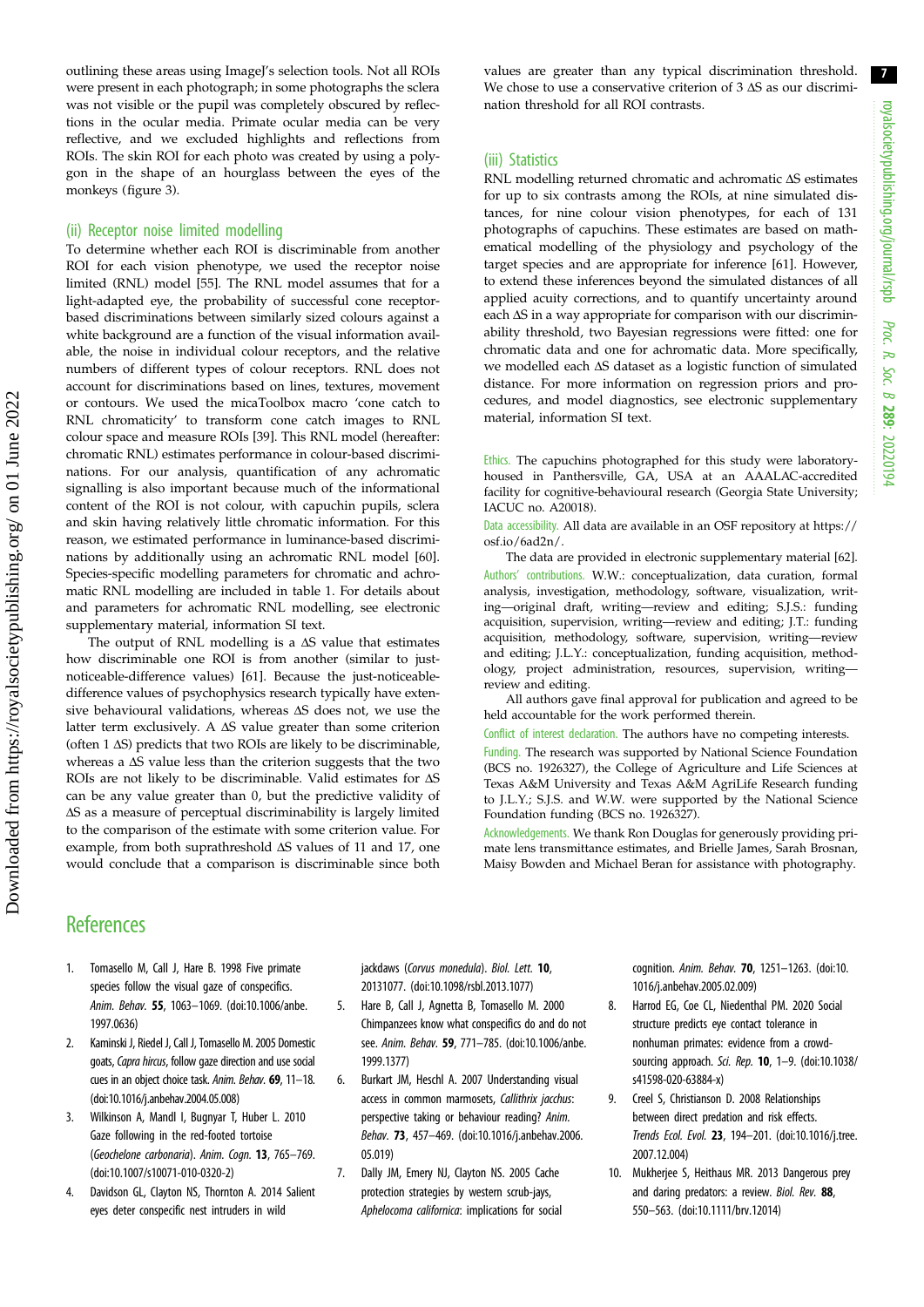royalsocietypublishing.org/journal/rspb royalsocietypublishing.org/journal/rspb Proc. R. Soc. $\sigma$ 289: 20220194

8

- <span id="page-7-0"></span>11. Garner GW, Morrison JA. 1980 Observations of interspecific behavior between predators and whitetailed deer in southwestern Oklahoma. J. Mammal. 61, 126–130. ([doi:10.2307/1379968](https://doi.org/10.2307/1379968))
- 12. Stevens M. 2005 The role of eyespots as antipredator mechanisms, principally demonstrated in the Lepidoptera. Biol. Rev. Camb. Philos. Soc. 80, 573–588. ([doi:10.1017/S1464793105006810](http://dx.doi.org/10.1017/S1464793105006810))
- 13. Stevens M, Hopkins E, Hinde W, Adcock A, Connolly Y, Troscianko T, Cuthill IC. 2007 Field experiments on the effectiveness of 'eyespots' as predator deterrents. Anim. Behav. 74, 1215–1227. ([doi:10.](http://dx.doi.org/10.1016/j.anbehav.2007.01.031) [1016/j.anbehav.2007.01.031\)](http://dx.doi.org/10.1016/j.anbehav.2007.01.031)
- 14. Sreekar R, Quader S. 2013 Influence of gaze and directness of approach on the escape responses of the Indian rock lizard, Psammophilus dorsalis (Gray, 1831). J. Biosci. 38, 829–833. ([doi:10.1007/s12038-](http://dx.doi.org/10.1007/s12038-013-9378-8) [013-9378-8\)](http://dx.doi.org/10.1007/s12038-013-9378-8)
- 15. Lee SI, Hwang S, Joe YE, Cha HK, Joo GH, Lee HJ, Kim JW, Jablonski PG. 2013 Direct look from a predator shortens the risk-assessment time by prey. PLoS ONE 8, 1-7. [\(doi:10.1371/journal.pone.](http://dx.doi.org/10.1371/journal.pone.0064977) [0064977\)](http://dx.doi.org/10.1371/journal.pone.0064977)
- 16. Carter J, Lyons NJ, Cole HL, Goldsmith AR. 2008 Subtle cues of predation risk: starlings respond to a predator's direction of eye-gaze. Proc. R. Soc. B 275, 1709-1715. [\(doi:10.1098/rspb.](http://dx.doi.org/10.1098/rspb.2008.0095) [2008.0095\)](http://dx.doi.org/10.1098/rspb.2008.0095)
- 17. Kirk EC, Kay RF. 2004 The evolution of high visual acuity in the anthropoidea. In Anthropoid origins (eds CF Ross, RF Kay), pp. 539–602. New York, NY: Springer. [\(doi:10.1007/978-1-4419-8873-7\)](https://doi.org/(doi:10.1007/978-1-4419-8873-7))
- 18. Kirk EC. 2004 Comparative morphology of the eye in primates. Anat. Rec. - Part A Discov. Mol. Cell. Evol. Biol. 281, 1095–1103. [\(doi:10.1002/ar.a.20115\)](http://dx.doi.org/10.1002/ar.a.20115)
- 19. Kobayashi H, Hashiya K. 2011 The gaze that grooms: contribution of social factors to the evolution of primate eye morphology. Evol. Hum. Behav. 32, 157–165. ([doi:10.1016/j.evolhumbehav.](http://dx.doi.org/10.1016/j.evolhumbehav.2010.08.003) [2010.08.003\)](http://dx.doi.org/10.1016/j.evolhumbehav.2010.08.003)
- 20. Kobayashi H, Kohshima S. 2001 Unique morphology of the human eye and its adaptive meaning: comparative studies on external morphology of the primate eye. J. Hum. Evol. 40, 419–435. ([doi:10.](http://dx.doi.org/10.1006/jhev.2001.0468) [1006/jhev.2001.0468\)](http://dx.doi.org/10.1006/jhev.2001.0468)
- 21. Yamagiwa J. 1992 Functional analysis of social staring behavior in an all-male group of mountain gorillas. Primates 33, 523–544. ([doi:10.1007/](http://dx.doi.org/10.1007/BF02381153) [BF02381153\)](http://dx.doi.org/10.1007/BF02381153)
- 22. Heyes CM, Ray ED, Mitchell CJ, Nokes T. 2000 Stimulus enhancement: controls for social facilitation and local enhancement. *Learn. Motiv.* 31, 83–98. [\(doi:10.1006/lmot.1999.1041\)](http://dx.doi.org/10.1006/lmot.1999.1041)
- 23. Visalberghi E, Addessi E. 2001 Acceptance of novel foods in capuchin monkeys: do specific social facilitation and visual stimulus enhancement play a role? Anim. Behav. 62, 567–576. [\(doi:10.1006/anbe.](http://dx.doi.org/10.1006/anbe.2001.1787) [2001.1787\)](http://dx.doi.org/10.1006/anbe.2001.1787)
- 24. Mendres KA, De Waal FBM. 2000 Capuchins do cooperate: the advantage of an intuitive task. Anim. Behav. 60, 523–529. ([doi:10.1006/anbe.2000.1512\)](http://dx.doi.org/10.1006/anbe.2000.1512)
- 25. Suchak M, Eppley TM, Campbell MW, de Waal FBM. 2014 Ape duos and trios: spontaneous cooperation

with free partner choice in chimpanzees. PeerJ 2, e417. [\(doi:10.7717/peerj.417](http://dx.doi.org/10.7717/peerj.417))

- 26. Rosati AG, Hare B. 2009 Looking past the model species: diversity in gaze-following skills across primates. Curr. Opin. Neurobiol. 19, 45-51. [\(doi:10.](http://dx.doi.org/10.1016/j.conb.2009.03.002) [1016/j.conb.2009.03.002\)](http://dx.doi.org/10.1016/j.conb.2009.03.002)
- 27. Samhita L, Gross HJ. 2013 The 'Clever Hans phenomenon' revisited. Commun. Integr. Biol. 6, e27122. ([doi:10.4161/cib.27122\)](https://doi.org/10.4161/cib.27122)
- 28. Deaner R, Platt ML. 2003 Reflexive social attention in monkeys and humans. Curr. Biol. 13, 1609-1603. [\(doi:10.1016/j.cub.2003.08.025](http://dx.doi.org/10.1016/j.cub.2003.08.025))
- 29. Emery NJ, Lorincz EN, Perrett DI, Oram MW, Baker CI. 1997 Gaze following and joint attention in rhesus monkeys (Macaca mulatta). J. Comp. Psychol. 111, 286–293. ([doi:10.1037/0735-7036.](http://dx.doi.org/10.1037/0735-7036.111.3.286) [111.3.286\)](http://dx.doi.org/10.1037/0735-7036.111.3.286)
- 30. Tomasello M, Hare B, Lehmann H, Call J. 2007 Reliance on head versus eyes in the gaze following of great apes and human infants: the cooperative eye hypothesis. J. Hum. Evol. 52, 314-320. [\(doi:10.](http://dx.doi.org/10.1016/j.jhevol.2006.10.001) [1016/j.jhevol.2006.10.001](http://dx.doi.org/10.1016/j.jhevol.2006.10.001))
- 31. Kano F, Kawaguchi Y, Yeow H. 2021 Experimental evidence for the gaze-signaling hypothesis: white sclera enhances the visibility of eye gaze direction in humans and chimpanzees. bioRxiv 2021.09.21.461201.
- 32. Ricciardelli P, Baylis G, Driver J. 2000 The positive and negative of human expertise in gaze perception. Cognition 77, 1–14. [\(doi:10.1016/](http://dx.doi.org/10.1016/S0010-0277(00)00092-5) [S0010-0277\(00\)00092-5](http://dx.doi.org/10.1016/S0010-0277(00)00092-5))
- 33. Rossi A, Parada FJ, Latinus M, Puce A. 2015 Photographic but not line-drawn faces show early perceptual neural sensitivity to eye gaze direction. Front. Hum. Neurosci. 9, 185. ([doi:10.3389/fnhum.](http://dx.doi.org/10.3389/fnhum.2015.00185) [2015.00185\)](http://dx.doi.org/10.3389/fnhum.2015.00185)
- 34. Segal NL, Goetz AT, Maldonado AC. 2016 Preferences for visible white sclera in adults, children and autism spectrum disorder children: implications of the cooperative eye hypothesis. Evol. Hum. Behav. 37, 35–39. [\(doi:10.1016/j.](http://dx.doi.org/10.1016/j.evolhumbehav.2015.06.006) [evolhumbehav.2015.06.006\)](http://dx.doi.org/10.1016/j.evolhumbehav.2015.06.006)
- 35. Yorzinski JL, Miller J. 2020 Sclera color enhances gaze perception in humans. PLoS ONE 15, 1-14. [\(doi:10.1371/journal.pone.0228275\)](http://dx.doi.org/10.1371/journal.pone.0228275)
- 36. Dalmaso M, Castelli L, Galfano G. 2020 Social modulators of gaze-mediated orienting of attention: a review. Psychon. Bull. Rev. 27, 833–855. [\(doi:10.](http://dx.doi.org/10.3758/s13423-020-01730-x) [3758/s13423-020-01730-x\)](http://dx.doi.org/10.3758/s13423-020-01730-x)
- 37. Caves EM, Johnsen S. 2018 AcuityView: an r package for portraying the effects of visual acuity on scenes observed by an animal. Methods Ecol. Evol. 9, 793–797. ([doi:10.1111/2041-210X.](http://dx.doi.org/10.1111/2041-210X.12911) [12911\)](http://dx.doi.org/10.1111/2041-210X.12911)
- 38. Higham JP, Brent LJN, Dubuc C, Accamando AK, Engelhardt A, Gerald MS, Heistermann M, Stevensg M. 2010 Color signal information content and the eye of the beholder: a case study in the rhesus macaque. Behav. Ecol. 21, 739–746. [\(doi:10.1093/](http://dx.doi.org/10.1093/beheco/arq047) [beheco/arq047\)](http://dx.doi.org/10.1093/beheco/arq047)
- 39. Troscianko J, Stevens M. 2015 Image calibration and analysis toolbox: a free software suite for objectively measuring reflectance, colour and pattern. Methods

Ecol. Evol. 6, 1320–1331. [\(doi:10.1111/2041-210X.](https://doi.org/10.1111/2041-210X.12439) [12439\)](https://doi.org/10.1111/2041-210X.12439)

- 40. van den Berg CP et al. 2020 More than noise: Context-dependant luminance contrast discrimination in a coral reef fish (Rhinecanthus aculeatus). bioRxiv. ([doi:10.1101/2020.06.25.](http://dx.doi.org/10.1101/2020.06.25.168443) [168443\)](http://dx.doi.org/10.1101/2020.06.25.168443)
- 41. Caspar KR, Biggemann M, Geissmann T, Begall S. 2021 Ocular pigmentation in humans, great apes, and gibbons is not suggestive of communicative functions. Sci. Rep. 11, 1–14. [\(doi:10.1038/s41598-](http://dx.doi.org/10.1038/s41598-020-79139-8) [020-79139-8\)](http://dx.doi.org/10.1038/s41598-020-79139-8)
- 42. Perea-García JO, Kret ME, Monteiro A, Hobaiter C. 2019 Scleral pigmentation leads to conspicuous, not cryptic, eye morphology in chimpanzees. Proc. Natl Acad. Sci. USA 116, 19 248–19 250. ([doi:10.1073/](http://dx.doi.org/10.1073/pnas.1911410116) [pnas.1911410116\)](http://dx.doi.org/10.1073/pnas.1911410116)
- 43. Mearing AS, Koops K. 2021 Quantifying gaze conspicuousness: are humans distinct from chimpanzees and bonobos? J. Hum. Evol. 157, 103043. ([doi:10.1016/j.jhevol.2021.103043](http://dx.doi.org/10.1016/j.jhevol.2021.103043))
- 44. Fragaszy DM, Visalberghi E, Fedigan LM. 2004 The complete capuchin: the biology of the genus cebus. Cambridge, UK: Cambridge University Press.
- 45. Tórrez L, Robles N, González A, Crofoot MC. 2012 Risky business? Lethal attack by a jaguar sheds light on the costs of predator mobbing for capuchins (Cebus capucinus). Int. J. Primatol. 33, 440–446. ([doi:10.1007/s10764-012-9588-1](http://dx.doi.org/10.1007/s10764-012-9588-1))
- 46. Boissinot S et al. 1998 Origins and antiquity of x-linked triallelic color vision systems in new world monkeys. Proc. Natl Acad. Sci. USA 95, 13 749– 13 754. [\(doi:10.1073/pnas.95.23.13749](http://dx.doi.org/10.1073/pnas.95.23.13749))
- 47. Ferreira R, Resende BD, Mannu M, Ottoni EB, Izar P. 2002 Bird predation and prey-transfer in brown capuchin monkey. Neotrop. Primates 10, 84–89.
- 48. Zuberbühler K, Jenny D, Bshary R. 1999 The predator deterrence function of primate alarm calls. Ethology 105, 477–490. ([doi:10.1046/j.1439-0310.](http://dx.doi.org/10.1046/j.1439-0310.1999.00396.x) [1999.00396.x](http://dx.doi.org/10.1046/j.1439-0310.1999.00396.x))
- 49. De Luna AG, Sanmiguel R, Di Fiore A, Fernandez-Duque E. 2010 Predation and predation attempts on red titi monkeys (Callicebus discolor) and equatorial sakis (Pithecia aequatorialis) in Amazonian Ecuador. Folia Primatol. 81, 86–95. ([doi:10.1159/000314948\)](http://dx.doi.org/10.1159/000314948)
- 50. Stanford CB. 2002 Avoiding predators: expectations and evidence in primate antipredator behavior. Int. J. Primatol. 23, 741–757. ([doi:10.1023/](http://dx.doi.org/10.1023/A:1015572814388) [A:1015572814388](http://dx.doi.org/10.1023/A:1015572814388))
- 51. Rettig NL. 1978 Breeding behavior of the harpy eagle (Harpia harpyja). Auk 95, 629-643.
- 52. Valenta K, Melin AD. 2012 Protein limitation explains variation in primate colour vision phenotypes: a unified model for the evolution of primate trichromatic vision. Zoology 23, 29–46.
- 53. Melin AD, Fedigan LM, Hiramatsu C, Kawamura S. 2008 Polymorphic color vision in white-faced capuchins (Cebus capucinus): is there foraging niche divergence among phenotypes? Behav. Ecol. Sociobiol. 62, 659–670. ([doi:10.1007/s00265-007-](http://dx.doi.org/10.1007/s00265-007-0490-3) [0490-3](http://dx.doi.org/10.1007/s00265-007-0490-3))